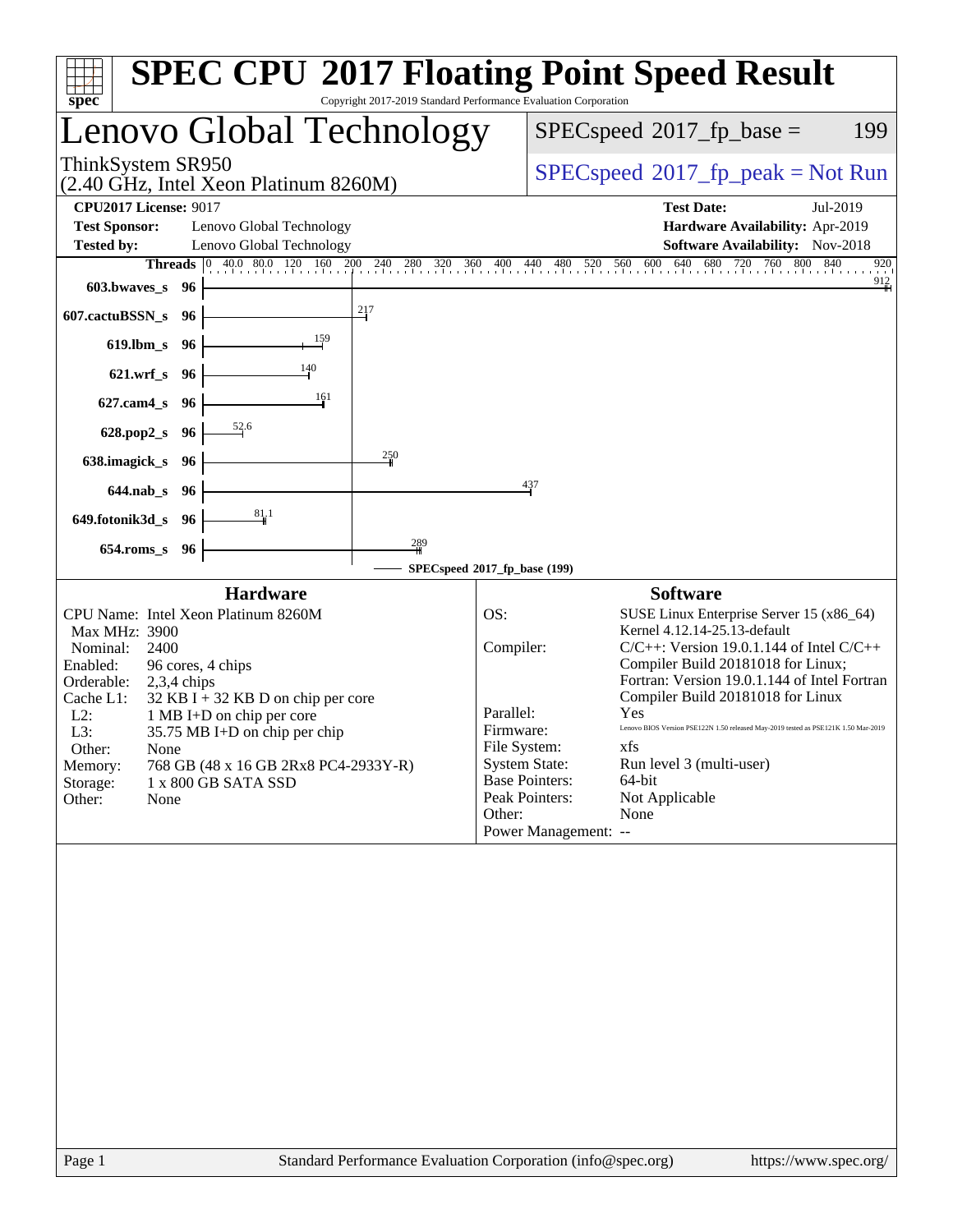

### **[SPEC CPU](http://www.spec.org/auto/cpu2017/Docs/result-fields.html#SPECCPU2017FloatingPointSpeedResult)[2017 Floating Point Speed Result](http://www.spec.org/auto/cpu2017/Docs/result-fields.html#SPECCPU2017FloatingPointSpeedResult)** Copyright 2017-2019 Standard Performance Evaluation Corporation

# Lenovo Global Technology

(2.40 GHz, Intel Xeon Platinum 8260M)

ThinkSystem SR950<br>  $SPECspeed*2017_fp\_peak = Not Run$  $SPECspeed*2017_fp\_peak = Not Run$ 

 $SPEC speed^{\circ}2017\_fp\_base = 199$ 

**[Test Sponsor:](http://www.spec.org/auto/cpu2017/Docs/result-fields.html#TestSponsor)** Lenovo Global Technology **[Hardware Availability:](http://www.spec.org/auto/cpu2017/Docs/result-fields.html#HardwareAvailability)** Apr-2019 **[Tested by:](http://www.spec.org/auto/cpu2017/Docs/result-fields.html#Testedby)** Lenovo Global Technology **[Software Availability:](http://www.spec.org/auto/cpu2017/Docs/result-fields.html#SoftwareAvailability)** Nov-2018

**[CPU2017 License:](http://www.spec.org/auto/cpu2017/Docs/result-fields.html#CPU2017License)** 9017 **[Test Date:](http://www.spec.org/auto/cpu2017/Docs/result-fields.html#TestDate)** Jul-2019

### **[Results Table](http://www.spec.org/auto/cpu2017/Docs/result-fields.html#ResultsTable)**

|                             | <b>Base</b>                                   |                |            |                | <b>Peak</b> |                |            |                |                |              |                |              |                |              |
|-----------------------------|-----------------------------------------------|----------------|------------|----------------|-------------|----------------|------------|----------------|----------------|--------------|----------------|--------------|----------------|--------------|
| <b>Benchmark</b>            | <b>Threads</b>                                | <b>Seconds</b> | Ratio      | <b>Seconds</b> | Ratio       | <b>Seconds</b> | Ratio      | <b>Threads</b> | <b>Seconds</b> | <b>Ratio</b> | <b>Seconds</b> | <b>Ratio</b> | <b>Seconds</b> | <b>Ratio</b> |
| 603.bwayes s                | 96                                            | 64.7           | 912        | 64.9           | 909         | 64.3           | 917        |                |                |              |                |              |                |              |
| 607.cactuBSSN s             | 96                                            | 76.9           | 217        | 76.7           | 217         | 76.6           | 218        |                |                |              |                |              |                |              |
| $619.$ lbm_s                | 96                                            | <b>33.0</b>    | 159        | 32.9           | 159         | 39.5           | 133        |                |                |              |                |              |                |              |
| $621.wrf$ s                 | 96                                            | 93.8           | 141        | 94.4           | 140         | 94.1           | <b>140</b> |                |                |              |                |              |                |              |
| $627$ .cam $4$ <sub>s</sub> | 96                                            | 55.2           | <u>161</u> | 55.6           | 159         | 55.1           | 161        |                |                |              |                |              |                |              |
| $628.pop2_s$                | 96                                            | 226            | 52.6       | 226            | 52.6        | 223            | 53.2       |                |                |              |                |              |                |              |
| 638.imagick_s               | 96                                            | 57.3           | 252        | 57.8           | 249         | 57.7           | <b>250</b> |                |                |              |                |              |                |              |
| $644$ .nab s                | 96                                            | 40.0           | 437        | 40.0           | 437         | 39.9           | 438        |                |                |              |                |              |                |              |
| 649.fotonik3d s             | 96                                            | 113            | 80.5       | 112            | 81.1        | 110            | 83.1       |                |                |              |                |              |                |              |
| $654$ .roms s               | 96                                            | 54.2           | 290        | 55.3           | 285         | 54.6           | 289        |                |                |              |                |              |                |              |
|                             | $SPECspeed*2017_fp\_base =$<br>199            |                |            |                |             |                |            |                |                |              |                |              |                |              |
|                             | $SPECspeed*2017_fp\_peak =$<br><b>Not Run</b> |                |            |                |             |                |            |                |                |              |                |              |                |              |

Results appear in the [order in which they were run.](http://www.spec.org/auto/cpu2017/Docs/result-fields.html#RunOrder) Bold underlined text [indicates a median measurement](http://www.spec.org/auto/cpu2017/Docs/result-fields.html#Median).

#### **[Operating System Notes](http://www.spec.org/auto/cpu2017/Docs/result-fields.html#OperatingSystemNotes)**

Stack size set to unlimited using "ulimit -s unlimited"

### **[General Notes](http://www.spec.org/auto/cpu2017/Docs/result-fields.html#GeneralNotes)**

Environment variables set by runcpu before the start of the run: KMP\_AFFINITY = "granularity=fine,compact" LD\_LIBRARY\_PATH = "/home/cpu2017-1.0.5-ic19.0u1/lib/intel64" OMP\_STACKSIZE = "192M"

 Binaries compiled on a system with 1x Intel Core i9-7900X CPU + 32GB RAM memory using Redhat Enterprise Linux 7.5 Transparent Huge Pages enabled by default Prior to runcpu invocation Filesystem page cache synced and cleared with: sync; echo 3> /proc/sys/vm/drop\_caches NA: The test sponsor attests, as of date of publication, that CVE-2017-5754 (Meltdown) is mitigated in the system as tested and documented. Yes: The test sponsor attests, as of date of publication, that CVE-2017-5753 (Spectre variant 1) is mitigated in the system as tested and documented. Yes: The test sponsor attests, as of date of publication, that CVE-2017-5715 (Spectre variant 2) is mitigated in the system as tested and documented. Yes: The test sponsor attests, as of date of publication, that CVE-2018-3640 (Spectre variant 3a) is mitigated in the system as tested and documented. Yes: The test sponsor attests, as of date of publication, that CVE-2018-3639 (Spectre variant 4) is mitigated in the system as tested and documented.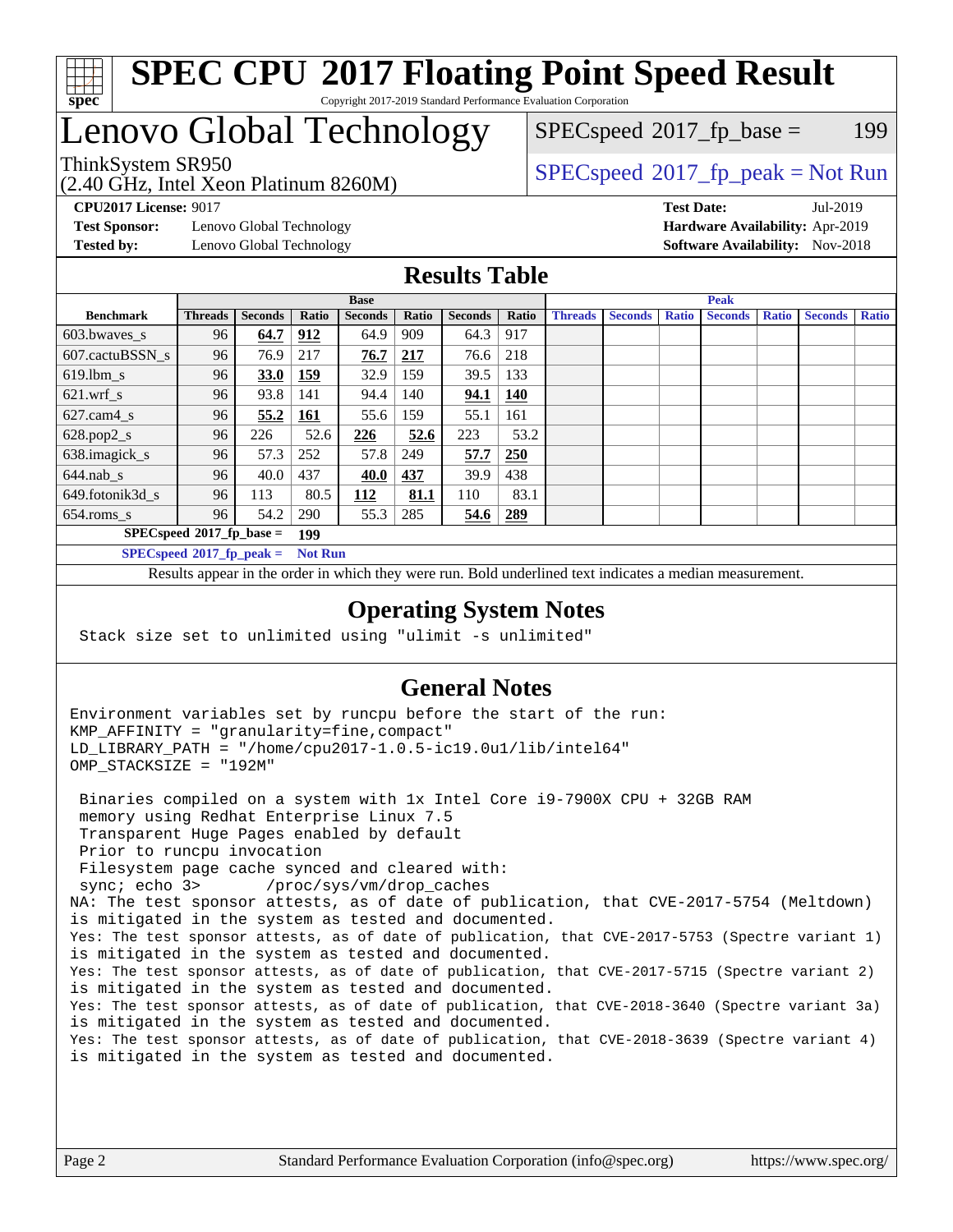| <b>SPEC CPU®2017 Floating Point Speed Result</b><br>Copyright 2017-2019 Standard Performance Evaluation Corporation<br>$spec^*$ |                                                             |                                                                                                                                                             |                                                                           |  |  |  |  |
|---------------------------------------------------------------------------------------------------------------------------------|-------------------------------------------------------------|-------------------------------------------------------------------------------------------------------------------------------------------------------------|---------------------------------------------------------------------------|--|--|--|--|
| Lenovo Global Technology                                                                                                        |                                                             | $SPEC speed^{\circ}2017$ _fp_base =                                                                                                                         | 199                                                                       |  |  |  |  |
| ThinkSystem SR950<br>(2.40 GHz, Intel Xeon Platinum 8260M)                                                                      |                                                             | $SPEC speed^{\circ}2017\_fp\_peak = Not Run$                                                                                                                |                                                                           |  |  |  |  |
| <b>CPU2017 License: 9017</b>                                                                                                    |                                                             | <b>Test Date:</b>                                                                                                                                           | Jul-2019                                                                  |  |  |  |  |
| <b>Test Sponsor:</b><br>Lenovo Global Technology                                                                                |                                                             |                                                                                                                                                             | Hardware Availability: Apr-2019<br><b>Software Availability:</b> Nov-2018 |  |  |  |  |
| Lenovo Global Technology<br><b>Tested by:</b>                                                                                   |                                                             |                                                                                                                                                             |                                                                           |  |  |  |  |
|                                                                                                                                 | <b>Platform Notes</b>                                       |                                                                                                                                                             |                                                                           |  |  |  |  |
| BIOS configuration:                                                                                                             |                                                             |                                                                                                                                                             |                                                                           |  |  |  |  |
| Choose Operating Mode set to Maximum Performance                                                                                |                                                             |                                                                                                                                                             |                                                                           |  |  |  |  |
| Choose Operating Mode set to Custom Mode                                                                                        |                                                             |                                                                                                                                                             |                                                                           |  |  |  |  |
| CPU P-state Control set to Autonomous                                                                                           |                                                             |                                                                                                                                                             |                                                                           |  |  |  |  |
| Hyper-Threading set to Disable                                                                                                  |                                                             |                                                                                                                                                             |                                                                           |  |  |  |  |
| Trusted Execution Technology set to Enable<br>DCU Streamer Prefetcher set to Disable                                            |                                                             |                                                                                                                                                             |                                                                           |  |  |  |  |
| MONITOR/MWAIT set to Enable                                                                                                     |                                                             |                                                                                                                                                             |                                                                           |  |  |  |  |
| Sysinfo program /home/cpu2017-1.0.5-ic19.0ul/bin/sysinfo                                                                        |                                                             |                                                                                                                                                             |                                                                           |  |  |  |  |
| Rev: r5974 of 2018-05-19 9bcde8f2999c33d61f64985e45859ea9                                                                       |                                                             |                                                                                                                                                             |                                                                           |  |  |  |  |
| running on $linux-ulb8$ Tue Jul $9$ 11:21:16 2019                                                                               |                                                             |                                                                                                                                                             |                                                                           |  |  |  |  |
|                                                                                                                                 |                                                             |                                                                                                                                                             |                                                                           |  |  |  |  |
| SUT (System Under Test) info as seen by some common utilities.                                                                  |                                                             |                                                                                                                                                             |                                                                           |  |  |  |  |
| For more information on this section, see                                                                                       |                                                             |                                                                                                                                                             |                                                                           |  |  |  |  |
| https://www.spec.org/cpu2017/Docs/config.html#sysinfo                                                                           |                                                             |                                                                                                                                                             |                                                                           |  |  |  |  |
|                                                                                                                                 |                                                             |                                                                                                                                                             |                                                                           |  |  |  |  |
| From /proc/cpuinfo                                                                                                              |                                                             |                                                                                                                                                             |                                                                           |  |  |  |  |
| model name: $Intel(R)$ Xeon $(R)$ Platinum 8260M CPU @ 2.40GHz                                                                  |                                                             |                                                                                                                                                             |                                                                           |  |  |  |  |
| "physical id"s (chips)<br>4                                                                                                     |                                                             |                                                                                                                                                             |                                                                           |  |  |  |  |
| 96 "processors"                                                                                                                 |                                                             |                                                                                                                                                             |                                                                           |  |  |  |  |
|                                                                                                                                 |                                                             | cores, siblings (Caution: counting these is hw and system dependent. The following<br>excerpts from /proc/cpuinfo might not be reliable. Use with caution.) |                                                                           |  |  |  |  |
| cpu cores : 24                                                                                                                  |                                                             |                                                                                                                                                             |                                                                           |  |  |  |  |
| siblings : 24                                                                                                                   |                                                             |                                                                                                                                                             |                                                                           |  |  |  |  |
|                                                                                                                                 |                                                             | physical 0: cores 0 1 2 3 4 5 6 8 9 10 11 12 13 16 17 18 19 20 21 25 26 27 28 29                                                                            |                                                                           |  |  |  |  |
|                                                                                                                                 |                                                             | physical 1: cores 0 1 2 3 4 5 6 9 10 11 12 13 16 17 18 19 20 21 24 25 26 27 28 29                                                                           |                                                                           |  |  |  |  |
|                                                                                                                                 |                                                             | physical 2: cores 0 1 2 3 4 5 6 8 9 10 11 12 13 16 17 18 19 20 21 25 26 27 28 29                                                                            |                                                                           |  |  |  |  |
|                                                                                                                                 |                                                             | physical 3: cores 0 1 2 3 4 5 6 8 9 10 11 12 13 16 17 18 19 20 21 25 26 27 28 29                                                                            |                                                                           |  |  |  |  |
|                                                                                                                                 |                                                             |                                                                                                                                                             |                                                                           |  |  |  |  |
| From 1scpu:<br>Architecture:                                                                                                    | x86 64                                                      |                                                                                                                                                             |                                                                           |  |  |  |  |
| $CPU$ op-mode( $s$ ):                                                                                                           | $32$ -bit, $64$ -bit                                        |                                                                                                                                                             |                                                                           |  |  |  |  |
| Byte Order:                                                                                                                     | Little Endian                                               |                                                                                                                                                             |                                                                           |  |  |  |  |
| CPU(s):                                                                                                                         | 96                                                          |                                                                                                                                                             |                                                                           |  |  |  |  |
| On-line CPU(s) list: $0-95$                                                                                                     |                                                             |                                                                                                                                                             |                                                                           |  |  |  |  |
| Thread(s) per core:                                                                                                             | $\mathbf{1}$                                                |                                                                                                                                                             |                                                                           |  |  |  |  |
| Core(s) per socket:                                                                                                             | 24                                                          |                                                                                                                                                             |                                                                           |  |  |  |  |
| Socket(s):                                                                                                                      | 4                                                           |                                                                                                                                                             |                                                                           |  |  |  |  |
| NUMA node(s):                                                                                                                   | 4                                                           |                                                                                                                                                             |                                                                           |  |  |  |  |
| Vendor ID:                                                                                                                      | GenuineIntel                                                |                                                                                                                                                             |                                                                           |  |  |  |  |
| CPU family:<br>6                                                                                                                |                                                             |                                                                                                                                                             |                                                                           |  |  |  |  |
| Model:                                                                                                                          | 85                                                          |                                                                                                                                                             |                                                                           |  |  |  |  |
| Model name:                                                                                                                     |                                                             | $Intel(R) Xeon(R) Platinum 8260M CPU @ 2.40GHz$                                                                                                             |                                                                           |  |  |  |  |
| Stepping:                                                                                                                       | 6<br>2400.000                                               |                                                                                                                                                             |                                                                           |  |  |  |  |
| CPU MHz:<br>BogoMIPS:                                                                                                           | 4800.00                                                     |                                                                                                                                                             |                                                                           |  |  |  |  |
| Virtualization:                                                                                                                 | $VT - x$                                                    |                                                                                                                                                             |                                                                           |  |  |  |  |
|                                                                                                                                 |                                                             |                                                                                                                                                             |                                                                           |  |  |  |  |
|                                                                                                                                 | (Continued on next page)                                    |                                                                                                                                                             |                                                                           |  |  |  |  |
| Page 3                                                                                                                          | Standard Performance Evaluation Corporation (info@spec.org) |                                                                                                                                                             | https://www.spec.org/                                                     |  |  |  |  |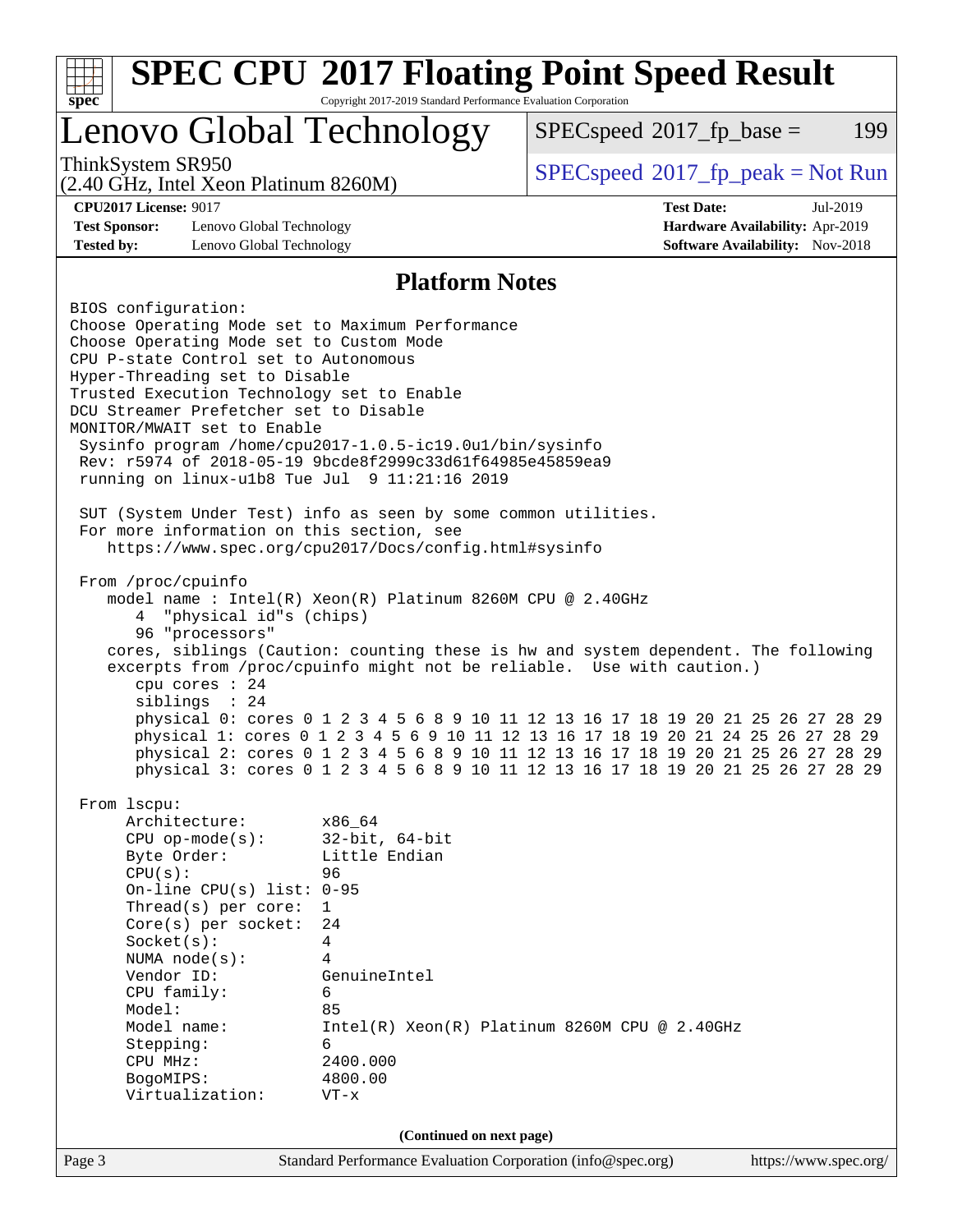

### **[SPEC CPU](http://www.spec.org/auto/cpu2017/Docs/result-fields.html#SPECCPU2017FloatingPointSpeedResult)[2017 Floating Point Speed Result](http://www.spec.org/auto/cpu2017/Docs/result-fields.html#SPECCPU2017FloatingPointSpeedResult)** Copyright 2017-2019 Standard Performance Evaluation Corporation

# Lenovo Global Technology

(2.40 GHz, Intel Xeon Platinum 8260M)

 $SPEC speed^{\circ}2017\_fp\_base = 199$ 

ThinkSystem SR950<br>  $SPECspeed^{\circ}2017<sub>fp</sub> peak = Not Run$  $SPECspeed^{\circ}2017<sub>fp</sub> peak = Not Run$ 

**[Test Sponsor:](http://www.spec.org/auto/cpu2017/Docs/result-fields.html#TestSponsor)** Lenovo Global Technology **[Hardware Availability:](http://www.spec.org/auto/cpu2017/Docs/result-fields.html#HardwareAvailability)** Apr-2019 **[Tested by:](http://www.spec.org/auto/cpu2017/Docs/result-fields.html#Testedby)** Lenovo Global Technology **[Software Availability:](http://www.spec.org/auto/cpu2017/Docs/result-fields.html#SoftwareAvailability)** Nov-2018

**[CPU2017 License:](http://www.spec.org/auto/cpu2017/Docs/result-fields.html#CPU2017License)** 9017 **[Test Date:](http://www.spec.org/auto/cpu2017/Docs/result-fields.html#TestDate)** Jul-2019

#### **[Platform Notes \(Continued\)](http://www.spec.org/auto/cpu2017/Docs/result-fields.html#PlatformNotes)**

| L1d cache:  |                         | 32K       |
|-------------|-------------------------|-----------|
| Lli cache:  |                         | 32K       |
| $L2$ cache: |                         | 1024K     |
| $L3$ cache: |                         | 36608K    |
|             | NUMA node0 CPU(s):      | $0 - 23$  |
|             | NUMA nodel CPU(s):      | $24 - 47$ |
|             | NUMA $node2$ $CPU(s)$ : | $48 - 71$ |
|             | NUMA $node3$ $CPU(s)$ : | $72 - 95$ |
|             |                         |           |

Flags: fpu vme de pse tsc msr pae mce cx8 apic sep mtrr pge mca cmov pat pse36 clflush dts acpi mmx fxsr sse sse2 ss ht tm pbe syscall nx pdpe1gb rdtscp lm constant\_tsc art arch\_perfmon pebs bts rep\_good nopl xtopology nonstop\_tsc cpuid aperfmperf pni pclmulqdq dtes64 monitor ds\_cpl vmx smx est tm2 ssse3 sdbg fma cx16 xtpr pdcm pcid dca sse4\_1 sse4\_2 x2apic movbe popcnt tsc\_deadline\_timer aes xsave avx f16c rdrand lahf\_lm abm 3dnowprefetch cpuid\_fault epb cat\_l3 cdp\_l3 invpcid\_single ssbd mba ibrs ibpb stibp tpr\_shadow vnmi flexpriority ept vpid fsgsbase tsc\_adjust bmi1 hle avx2 smep bmi2 erms invpcid rtm cqm mpx rdt\_a avx512f avx512dq rdseed adx smap clflushopt clwb intel\_pt avx512cd avx512bw avx512vl xsaveopt xsavec xgetbv1 xsaves cqm\_llc cqm\_occup\_llc cqm\_mbm\_total cqm\_mbm\_local dtherm ida arat pln pts hwp\_epp pku ospke avx512\_vnni flush\_l1d arch\_capabilities

```
 /proc/cpuinfo cache data
cache size : 36608 KB
```
 From numactl --hardware WARNING: a numactl 'node' might or might not correspond to a physical chip. available: 4 nodes (0-3) node 0 cpus: 0 1 2 3 4 5 6 7 8 9 10 11 12 13 14 15 16 17 18 19 20 21 22 23 node 0 size: 193116 MB node 0 free: 189704 MB node 1 cpus: 24 25 26 27 28 29 30 31 32 33 34 35 36 37 38 39 40 41 42 43 44 45 46 47 node 1 size: 193515 MB node 1 free: 193219 MB node 2 cpus: 48 49 50 51 52 53 54 55 56 57 58 59 60 61 62 63 64 65 66 67 68 69 70 71 node 2 size: 193515 MB node 2 free: 191838 MB node 3 cpus: 72 73 74 75 76 77 78 79 80 81 82 83 84 85 86 87 88 89 90 91 92 93 94 95 node 3 size: 193483 MB node 3 free: 193275 MB node distances: node 0 1 2 3 0: 10 21 21 21 1: 21 10 21 21 2: 21 21 10 21 3: 21 21 21 10 From /proc/meminfo MemTotal: 792197992 kB **(Continued on next page)**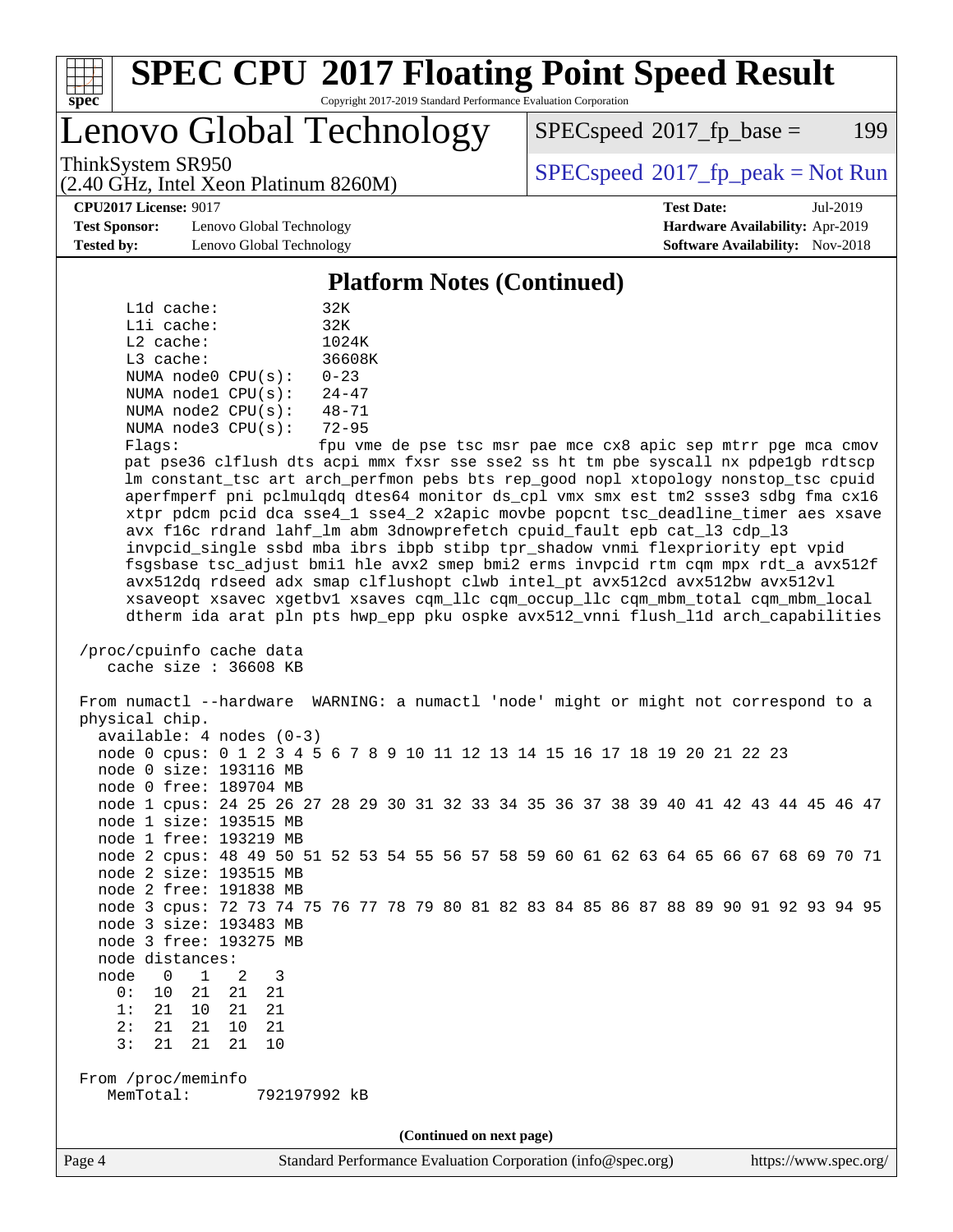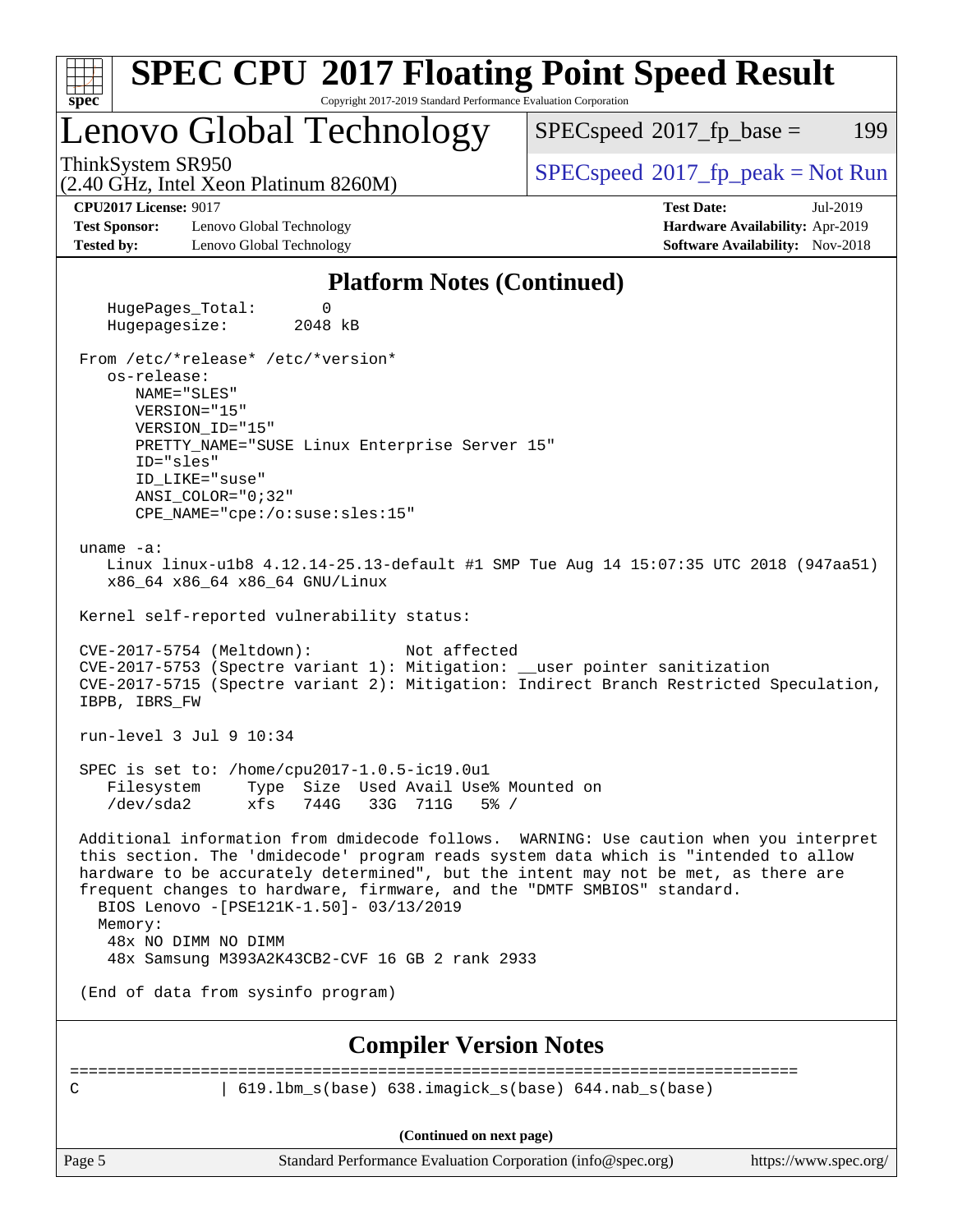

# **[SPEC CPU](http://www.spec.org/auto/cpu2017/Docs/result-fields.html#SPECCPU2017FloatingPointSpeedResult)[2017 Floating Point Speed Result](http://www.spec.org/auto/cpu2017/Docs/result-fields.html#SPECCPU2017FloatingPointSpeedResult)**

Copyright 2017-2019 Standard Performance Evaluation Corporation

# Lenovo Global Technology

 $SPECspeed^{\circ}2017_fp\_base = 199$  $SPECspeed^{\circ}2017_fp\_base = 199$ 

(2.40 GHz, Intel Xeon Platinum 8260M)

 $SPECspeed^{\circ}2017_fp\_peak = Not Run$  $SPECspeed^{\circ}2017_fp\_peak = Not Run$ 

**[Test Sponsor:](http://www.spec.org/auto/cpu2017/Docs/result-fields.html#TestSponsor)** Lenovo Global Technology **[Hardware Availability:](http://www.spec.org/auto/cpu2017/Docs/result-fields.html#HardwareAvailability)** Apr-2019 **[Tested by:](http://www.spec.org/auto/cpu2017/Docs/result-fields.html#Testedby)** Lenovo Global Technology **[Software Availability:](http://www.spec.org/auto/cpu2017/Docs/result-fields.html#SoftwareAvailability)** Nov-2018

**[CPU2017 License:](http://www.spec.org/auto/cpu2017/Docs/result-fields.html#CPU2017License)** 9017 **[Test Date:](http://www.spec.org/auto/cpu2017/Docs/result-fields.html#TestDate)** Jul-2019

### **[Compiler Version Notes \(Continued\)](http://www.spec.org/auto/cpu2017/Docs/result-fields.html#CompilerVersionNotes)**

| Intel(R) C Intel(R) 64 Compiler for applications running on Intel(R) 64,<br>Version 19.0.1.144 Build 20181018<br>Copyright (C) 1985-2018 Intel Corporation. All rights reserved.                                                                                                                    |
|-----------------------------------------------------------------------------------------------------------------------------------------------------------------------------------------------------------------------------------------------------------------------------------------------------|
|                                                                                                                                                                                                                                                                                                     |
|                                                                                                                                                                                                                                                                                                     |
| C++, C, Fortran   607.cactuBSSN_s(base)                                                                                                                                                                                                                                                             |
| Intel(R) C++ Intel(R) 64 Compiler for applications running on Intel(R) 64,<br>Version 19.0.1.144 Build 20181018<br>Copyright (C) 1985-2018 Intel Corporation. All rights reserved.<br>Intel(R) C Intel(R) 64 Compiler for applications running on Intel(R) 64,<br>Version 19.0.1.144 Build 20181018 |
| Copyright (C) 1985-2018 Intel Corporation. All rights reserved.                                                                                                                                                                                                                                     |
| $Intel(R)$ Fortran Intel(R) 64 Compiler for applications running on Intel(R)<br>64, Version 19.0.1.144 Build 20181018                                                                                                                                                                               |
| Copyright (C) 1985-2018 Intel Corporation. All rights reserved.                                                                                                                                                                                                                                     |
|                                                                                                                                                                                                                                                                                                     |
|                                                                                                                                                                                                                                                                                                     |
| 603.bwaves_s(base) 649.fotonik3d_s(base) 654.roms_s(base)<br>Fortran                                                                                                                                                                                                                                |
| Intel(R) Fortran Intel(R) 64 Compiler for applications running on Intel(R)<br>64, Version 19.0.1.144 Build 20181018                                                                                                                                                                                 |
| Copyright (C) 1985-2018 Intel Corporation. All rights reserved.                                                                                                                                                                                                                                     |
|                                                                                                                                                                                                                                                                                                     |
|                                                                                                                                                                                                                                                                                                     |
| Fortran, C $\vert$ 621.wrf_s(base) 627.cam4_s(base) 628.pop2_s(base)                                                                                                                                                                                                                                |
| Intel(R) Fortran Intel(R) 64 Compiler for applications running on Intel(R)<br>64, Version 19.0.1.144 Build 20181018                                                                                                                                                                                 |
| Copyright (C) 1985-2018 Intel Corporation. All rights reserved.<br>Intel(R) C Intel(R) 64 Compiler for applications running on Intel(R) 64,                                                                                                                                                         |
| Version 19.0.1.144 Build 20181018<br>Copyright (C) 1985-2018 Intel Corporation. All rights reserved.                                                                                                                                                                                                |
|                                                                                                                                                                                                                                                                                                     |

## **[Base Compiler Invocation](http://www.spec.org/auto/cpu2017/Docs/result-fields.html#BaseCompilerInvocation)**

[C benchmarks](http://www.spec.org/auto/cpu2017/Docs/result-fields.html#Cbenchmarks): [icc -m64 -std=c11](http://www.spec.org/cpu2017/results/res2019q3/cpu2017-20190722-16227.flags.html#user_CCbase_intel_icc_64bit_c11_33ee0cdaae7deeeab2a9725423ba97205ce30f63b9926c2519791662299b76a0318f32ddfffdc46587804de3178b4f9328c46fa7c2b0cd779d7a61945c91cd35)

[Fortran benchmarks](http://www.spec.org/auto/cpu2017/Docs/result-fields.html#Fortranbenchmarks): [ifort -m64](http://www.spec.org/cpu2017/results/res2019q3/cpu2017-20190722-16227.flags.html#user_FCbase_intel_ifort_64bit_24f2bb282fbaeffd6157abe4f878425411749daecae9a33200eee2bee2fe76f3b89351d69a8130dd5949958ce389cf37ff59a95e7a40d588e8d3a57e0c3fd751)

**(Continued on next page)**

Page 6 Standard Performance Evaluation Corporation [\(info@spec.org\)](mailto:info@spec.org) <https://www.spec.org/>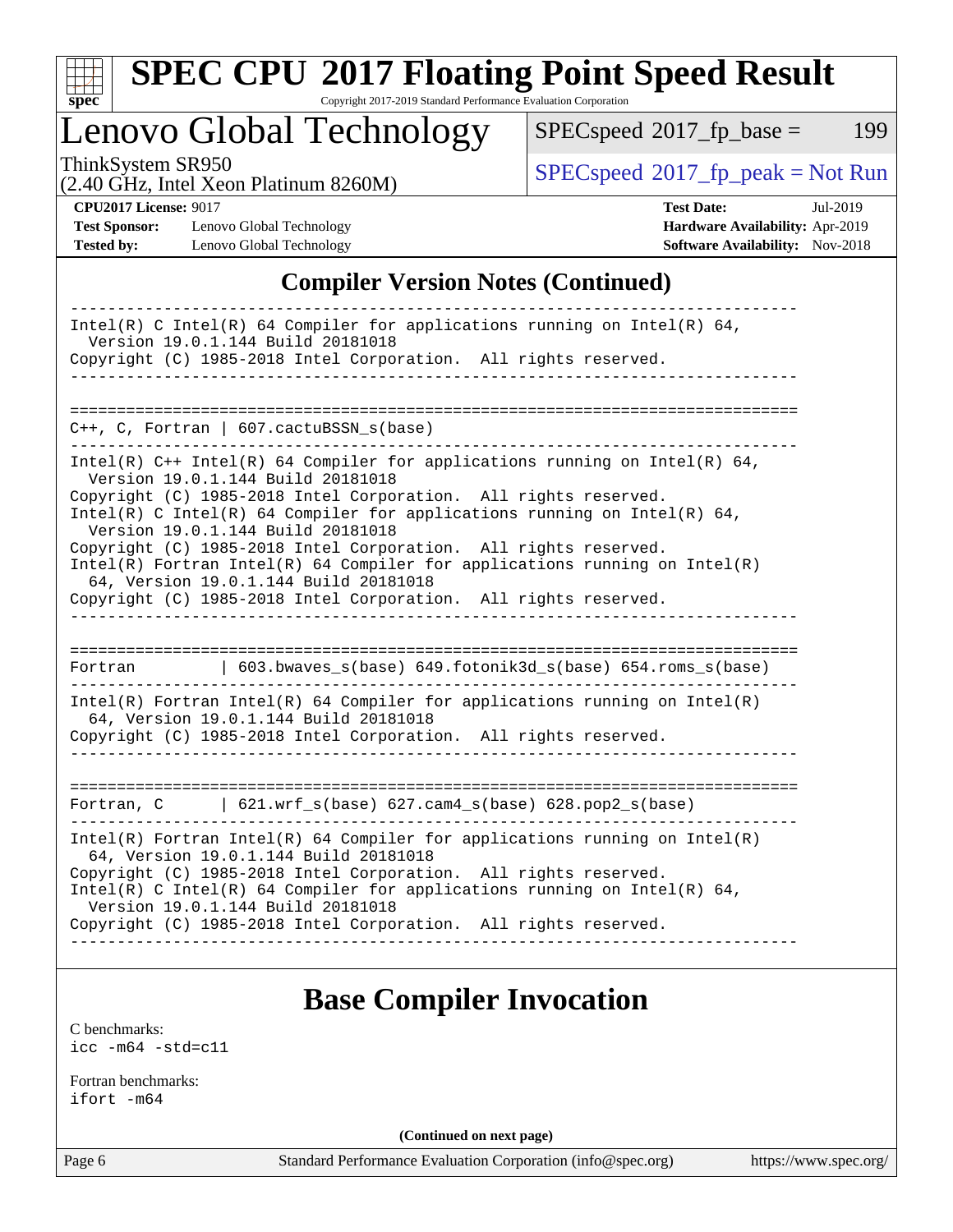

#### **[SPEC CPU](http://www.spec.org/auto/cpu2017/Docs/result-fields.html#SPECCPU2017FloatingPointSpeedResult)[2017 Floating Point Speed Result](http://www.spec.org/auto/cpu2017/Docs/result-fields.html#SPECCPU2017FloatingPointSpeedResult)** Copyright 2017-2019 Standard Performance Evaluation Corporation

# Lenovo Global Technology

 $SPEC speed^{\circ}2017\_fp\_base = 199$ 

ThinkSystem SR950<br>  $SPECspeed^{\circ}2017<sub>fp</sub> peak = Not Run$  $SPECspeed^{\circ}2017<sub>fp</sub> peak = Not Run$ 

(2.40 GHz, Intel Xeon Platinum 8260M)

**[Test Sponsor:](http://www.spec.org/auto/cpu2017/Docs/result-fields.html#TestSponsor)** Lenovo Global Technology **[Hardware Availability:](http://www.spec.org/auto/cpu2017/Docs/result-fields.html#HardwareAvailability)** Apr-2019 **[Tested by:](http://www.spec.org/auto/cpu2017/Docs/result-fields.html#Testedby)** Lenovo Global Technology **[Software Availability:](http://www.spec.org/auto/cpu2017/Docs/result-fields.html#SoftwareAvailability)** Nov-2018

**[CPU2017 License:](http://www.spec.org/auto/cpu2017/Docs/result-fields.html#CPU2017License)** 9017 **[Test Date:](http://www.spec.org/auto/cpu2017/Docs/result-fields.html#TestDate)** Jul-2019

# **[Base Compiler Invocation \(Continued\)](http://www.spec.org/auto/cpu2017/Docs/result-fields.html#BaseCompilerInvocation)**

[Benchmarks using both Fortran and C](http://www.spec.org/auto/cpu2017/Docs/result-fields.html#BenchmarksusingbothFortranandC): [ifort -m64](http://www.spec.org/cpu2017/results/res2019q3/cpu2017-20190722-16227.flags.html#user_CC_FCbase_intel_ifort_64bit_24f2bb282fbaeffd6157abe4f878425411749daecae9a33200eee2bee2fe76f3b89351d69a8130dd5949958ce389cf37ff59a95e7a40d588e8d3a57e0c3fd751) [icc -m64 -std=c11](http://www.spec.org/cpu2017/results/res2019q3/cpu2017-20190722-16227.flags.html#user_CC_FCbase_intel_icc_64bit_c11_33ee0cdaae7deeeab2a9725423ba97205ce30f63b9926c2519791662299b76a0318f32ddfffdc46587804de3178b4f9328c46fa7c2b0cd779d7a61945c91cd35)

[Benchmarks using Fortran, C, and C++:](http://www.spec.org/auto/cpu2017/Docs/result-fields.html#BenchmarksusingFortranCandCXX) [icpc -m64](http://www.spec.org/cpu2017/results/res2019q3/cpu2017-20190722-16227.flags.html#user_CC_CXX_FCbase_intel_icpc_64bit_4ecb2543ae3f1412ef961e0650ca070fec7b7afdcd6ed48761b84423119d1bf6bdf5cad15b44d48e7256388bc77273b966e5eb805aefd121eb22e9299b2ec9d9) [icc -m64 -std=c11](http://www.spec.org/cpu2017/results/res2019q3/cpu2017-20190722-16227.flags.html#user_CC_CXX_FCbase_intel_icc_64bit_c11_33ee0cdaae7deeeab2a9725423ba97205ce30f63b9926c2519791662299b76a0318f32ddfffdc46587804de3178b4f9328c46fa7c2b0cd779d7a61945c91cd35) [ifort -m64](http://www.spec.org/cpu2017/results/res2019q3/cpu2017-20190722-16227.flags.html#user_CC_CXX_FCbase_intel_ifort_64bit_24f2bb282fbaeffd6157abe4f878425411749daecae9a33200eee2bee2fe76f3b89351d69a8130dd5949958ce389cf37ff59a95e7a40d588e8d3a57e0c3fd751)

### **[Base Portability Flags](http://www.spec.org/auto/cpu2017/Docs/result-fields.html#BasePortabilityFlags)**

 603.bwaves\_s: [-DSPEC\\_LP64](http://www.spec.org/cpu2017/results/res2019q3/cpu2017-20190722-16227.flags.html#suite_basePORTABILITY603_bwaves_s_DSPEC_LP64) 607.cactuBSSN\_s: [-DSPEC\\_LP64](http://www.spec.org/cpu2017/results/res2019q3/cpu2017-20190722-16227.flags.html#suite_basePORTABILITY607_cactuBSSN_s_DSPEC_LP64) 619.lbm\_s: [-DSPEC\\_LP64](http://www.spec.org/cpu2017/results/res2019q3/cpu2017-20190722-16227.flags.html#suite_basePORTABILITY619_lbm_s_DSPEC_LP64) 621.wrf\_s: [-DSPEC\\_LP64](http://www.spec.org/cpu2017/results/res2019q3/cpu2017-20190722-16227.flags.html#suite_basePORTABILITY621_wrf_s_DSPEC_LP64) [-DSPEC\\_CASE\\_FLAG](http://www.spec.org/cpu2017/results/res2019q3/cpu2017-20190722-16227.flags.html#b621.wrf_s_baseCPORTABILITY_DSPEC_CASE_FLAG) [-convert big\\_endian](http://www.spec.org/cpu2017/results/res2019q3/cpu2017-20190722-16227.flags.html#user_baseFPORTABILITY621_wrf_s_convert_big_endian_c3194028bc08c63ac5d04de18c48ce6d347e4e562e8892b8bdbdc0214820426deb8554edfa529a3fb25a586e65a3d812c835984020483e7e73212c4d31a38223) 627.cam4\_s: [-DSPEC\\_LP64](http://www.spec.org/cpu2017/results/res2019q3/cpu2017-20190722-16227.flags.html#suite_basePORTABILITY627_cam4_s_DSPEC_LP64) [-DSPEC\\_CASE\\_FLAG](http://www.spec.org/cpu2017/results/res2019q3/cpu2017-20190722-16227.flags.html#b627.cam4_s_baseCPORTABILITY_DSPEC_CASE_FLAG) 628.pop2\_s: [-DSPEC\\_LP64](http://www.spec.org/cpu2017/results/res2019q3/cpu2017-20190722-16227.flags.html#suite_basePORTABILITY628_pop2_s_DSPEC_LP64) [-DSPEC\\_CASE\\_FLAG](http://www.spec.org/cpu2017/results/res2019q3/cpu2017-20190722-16227.flags.html#b628.pop2_s_baseCPORTABILITY_DSPEC_CASE_FLAG) [-convert big\\_endian](http://www.spec.org/cpu2017/results/res2019q3/cpu2017-20190722-16227.flags.html#user_baseFPORTABILITY628_pop2_s_convert_big_endian_c3194028bc08c63ac5d04de18c48ce6d347e4e562e8892b8bdbdc0214820426deb8554edfa529a3fb25a586e65a3d812c835984020483e7e73212c4d31a38223) [-assume byterecl](http://www.spec.org/cpu2017/results/res2019q3/cpu2017-20190722-16227.flags.html#user_baseFPORTABILITY628_pop2_s_assume_byterecl_7e47d18b9513cf18525430bbf0f2177aa9bf368bc7a059c09b2c06a34b53bd3447c950d3f8d6c70e3faf3a05c8557d66a5798b567902e8849adc142926523472) 638.imagick\_s: [-DSPEC\\_LP64](http://www.spec.org/cpu2017/results/res2019q3/cpu2017-20190722-16227.flags.html#suite_basePORTABILITY638_imagick_s_DSPEC_LP64) 644.nab\_s: [-DSPEC\\_LP64](http://www.spec.org/cpu2017/results/res2019q3/cpu2017-20190722-16227.flags.html#suite_basePORTABILITY644_nab_s_DSPEC_LP64) 649.fotonik3d\_s: [-DSPEC\\_LP64](http://www.spec.org/cpu2017/results/res2019q3/cpu2017-20190722-16227.flags.html#suite_basePORTABILITY649_fotonik3d_s_DSPEC_LP64) 654.roms\_s: [-DSPEC\\_LP64](http://www.spec.org/cpu2017/results/res2019q3/cpu2017-20190722-16227.flags.html#suite_basePORTABILITY654_roms_s_DSPEC_LP64)

## **[Base Optimization Flags](http://www.spec.org/auto/cpu2017/Docs/result-fields.html#BaseOptimizationFlags)**

[C benchmarks](http://www.spec.org/auto/cpu2017/Docs/result-fields.html#Cbenchmarks):

[-xCORE-AVX512](http://www.spec.org/cpu2017/results/res2019q3/cpu2017-20190722-16227.flags.html#user_CCbase_f-xCORE-AVX512) [-ipo](http://www.spec.org/cpu2017/results/res2019q3/cpu2017-20190722-16227.flags.html#user_CCbase_f-ipo) [-O3](http://www.spec.org/cpu2017/results/res2019q3/cpu2017-20190722-16227.flags.html#user_CCbase_f-O3) [-no-prec-div](http://www.spec.org/cpu2017/results/res2019q3/cpu2017-20190722-16227.flags.html#user_CCbase_f-no-prec-div) [-qopt-prefetch](http://www.spec.org/cpu2017/results/res2019q3/cpu2017-20190722-16227.flags.html#user_CCbase_f-qopt-prefetch) [-ffinite-math-only](http://www.spec.org/cpu2017/results/res2019q3/cpu2017-20190722-16227.flags.html#user_CCbase_f_finite_math_only_cb91587bd2077682c4b38af759c288ed7c732db004271a9512da14a4f8007909a5f1427ecbf1a0fb78ff2a814402c6114ac565ca162485bbcae155b5e4258871) [-qopt-mem-layout-trans=4](http://www.spec.org/cpu2017/results/res2019q3/cpu2017-20190722-16227.flags.html#user_CCbase_f-qopt-mem-layout-trans_fa39e755916c150a61361b7846f310bcdf6f04e385ef281cadf3647acec3f0ae266d1a1d22d972a7087a248fd4e6ca390a3634700869573d231a252c784941a8) [-qopenmp](http://www.spec.org/cpu2017/results/res2019q3/cpu2017-20190722-16227.flags.html#user_CCbase_qopenmp_16be0c44f24f464004c6784a7acb94aca937f053568ce72f94b139a11c7c168634a55f6653758ddd83bcf7b8463e8028bb0b48b77bcddc6b78d5d95bb1df2967) [-DSPEC\\_OPENMP](http://www.spec.org/cpu2017/results/res2019q3/cpu2017-20190722-16227.flags.html#suite_CCbase_DSPEC_OPENMP)

[Fortran benchmarks](http://www.spec.org/auto/cpu2017/Docs/result-fields.html#Fortranbenchmarks):

[-DSPEC\\_OPENMP](http://www.spec.org/cpu2017/results/res2019q3/cpu2017-20190722-16227.flags.html#suite_FCbase_DSPEC_OPENMP) [-xCORE-AVX512](http://www.spec.org/cpu2017/results/res2019q3/cpu2017-20190722-16227.flags.html#user_FCbase_f-xCORE-AVX512) [-ipo](http://www.spec.org/cpu2017/results/res2019q3/cpu2017-20190722-16227.flags.html#user_FCbase_f-ipo) [-O3](http://www.spec.org/cpu2017/results/res2019q3/cpu2017-20190722-16227.flags.html#user_FCbase_f-O3) [-no-prec-div](http://www.spec.org/cpu2017/results/res2019q3/cpu2017-20190722-16227.flags.html#user_FCbase_f-no-prec-div) [-qopt-prefetch](http://www.spec.org/cpu2017/results/res2019q3/cpu2017-20190722-16227.flags.html#user_FCbase_f-qopt-prefetch) [-ffinite-math-only](http://www.spec.org/cpu2017/results/res2019q3/cpu2017-20190722-16227.flags.html#user_FCbase_f_finite_math_only_cb91587bd2077682c4b38af759c288ed7c732db004271a9512da14a4f8007909a5f1427ecbf1a0fb78ff2a814402c6114ac565ca162485bbcae155b5e4258871) [-qopt-mem-layout-trans=4](http://www.spec.org/cpu2017/results/res2019q3/cpu2017-20190722-16227.flags.html#user_FCbase_f-qopt-mem-layout-trans_fa39e755916c150a61361b7846f310bcdf6f04e385ef281cadf3647acec3f0ae266d1a1d22d972a7087a248fd4e6ca390a3634700869573d231a252c784941a8) [-qopenmp](http://www.spec.org/cpu2017/results/res2019q3/cpu2017-20190722-16227.flags.html#user_FCbase_qopenmp_16be0c44f24f464004c6784a7acb94aca937f053568ce72f94b139a11c7c168634a55f6653758ddd83bcf7b8463e8028bb0b48b77bcddc6b78d5d95bb1df2967) [-nostandard-realloc-lhs](http://www.spec.org/cpu2017/results/res2019q3/cpu2017-20190722-16227.flags.html#user_FCbase_f_2003_std_realloc_82b4557e90729c0f113870c07e44d33d6f5a304b4f63d4c15d2d0f1fab99f5daaed73bdb9275d9ae411527f28b936061aa8b9c8f2d63842963b95c9dd6426b8a)

[Benchmarks using both Fortran and C](http://www.spec.org/auto/cpu2017/Docs/result-fields.html#BenchmarksusingbothFortranandC):

[-xCORE-AVX512](http://www.spec.org/cpu2017/results/res2019q3/cpu2017-20190722-16227.flags.html#user_CC_FCbase_f-xCORE-AVX512) [-ipo](http://www.spec.org/cpu2017/results/res2019q3/cpu2017-20190722-16227.flags.html#user_CC_FCbase_f-ipo) [-O3](http://www.spec.org/cpu2017/results/res2019q3/cpu2017-20190722-16227.flags.html#user_CC_FCbase_f-O3) [-no-prec-div](http://www.spec.org/cpu2017/results/res2019q3/cpu2017-20190722-16227.flags.html#user_CC_FCbase_f-no-prec-div) [-qopt-prefetch](http://www.spec.org/cpu2017/results/res2019q3/cpu2017-20190722-16227.flags.html#user_CC_FCbase_f-qopt-prefetch) [-ffinite-math-only](http://www.spec.org/cpu2017/results/res2019q3/cpu2017-20190722-16227.flags.html#user_CC_FCbase_f_finite_math_only_cb91587bd2077682c4b38af759c288ed7c732db004271a9512da14a4f8007909a5f1427ecbf1a0fb78ff2a814402c6114ac565ca162485bbcae155b5e4258871) [-qopt-mem-layout-trans=4](http://www.spec.org/cpu2017/results/res2019q3/cpu2017-20190722-16227.flags.html#user_CC_FCbase_f-qopt-mem-layout-trans_fa39e755916c150a61361b7846f310bcdf6f04e385ef281cadf3647acec3f0ae266d1a1d22d972a7087a248fd4e6ca390a3634700869573d231a252c784941a8) [-qopenmp](http://www.spec.org/cpu2017/results/res2019q3/cpu2017-20190722-16227.flags.html#user_CC_FCbase_qopenmp_16be0c44f24f464004c6784a7acb94aca937f053568ce72f94b139a11c7c168634a55f6653758ddd83bcf7b8463e8028bb0b48b77bcddc6b78d5d95bb1df2967) [-DSPEC\\_OPENMP](http://www.spec.org/cpu2017/results/res2019q3/cpu2017-20190722-16227.flags.html#suite_CC_FCbase_DSPEC_OPENMP) [-nostandard-realloc-lhs](http://www.spec.org/cpu2017/results/res2019q3/cpu2017-20190722-16227.flags.html#user_CC_FCbase_f_2003_std_realloc_82b4557e90729c0f113870c07e44d33d6f5a304b4f63d4c15d2d0f1fab99f5daaed73bdb9275d9ae411527f28b936061aa8b9c8f2d63842963b95c9dd6426b8a)

[Benchmarks using Fortran, C, and C++:](http://www.spec.org/auto/cpu2017/Docs/result-fields.html#BenchmarksusingFortranCandCXX)

[-xCORE-AVX512](http://www.spec.org/cpu2017/results/res2019q3/cpu2017-20190722-16227.flags.html#user_CC_CXX_FCbase_f-xCORE-AVX512) [-ipo](http://www.spec.org/cpu2017/results/res2019q3/cpu2017-20190722-16227.flags.html#user_CC_CXX_FCbase_f-ipo) [-O3](http://www.spec.org/cpu2017/results/res2019q3/cpu2017-20190722-16227.flags.html#user_CC_CXX_FCbase_f-O3) [-no-prec-div](http://www.spec.org/cpu2017/results/res2019q3/cpu2017-20190722-16227.flags.html#user_CC_CXX_FCbase_f-no-prec-div) [-qopt-prefetch](http://www.spec.org/cpu2017/results/res2019q3/cpu2017-20190722-16227.flags.html#user_CC_CXX_FCbase_f-qopt-prefetch) [-ffinite-math-only](http://www.spec.org/cpu2017/results/res2019q3/cpu2017-20190722-16227.flags.html#user_CC_CXX_FCbase_f_finite_math_only_cb91587bd2077682c4b38af759c288ed7c732db004271a9512da14a4f8007909a5f1427ecbf1a0fb78ff2a814402c6114ac565ca162485bbcae155b5e4258871) [-qopt-mem-layout-trans=4](http://www.spec.org/cpu2017/results/res2019q3/cpu2017-20190722-16227.flags.html#user_CC_CXX_FCbase_f-qopt-mem-layout-trans_fa39e755916c150a61361b7846f310bcdf6f04e385ef281cadf3647acec3f0ae266d1a1d22d972a7087a248fd4e6ca390a3634700869573d231a252c784941a8) [-qopenmp](http://www.spec.org/cpu2017/results/res2019q3/cpu2017-20190722-16227.flags.html#user_CC_CXX_FCbase_qopenmp_16be0c44f24f464004c6784a7acb94aca937f053568ce72f94b139a11c7c168634a55f6653758ddd83bcf7b8463e8028bb0b48b77bcddc6b78d5d95bb1df2967) [-DSPEC\\_OPENMP](http://www.spec.org/cpu2017/results/res2019q3/cpu2017-20190722-16227.flags.html#suite_CC_CXX_FCbase_DSPEC_OPENMP) [-nostandard-realloc-lhs](http://www.spec.org/cpu2017/results/res2019q3/cpu2017-20190722-16227.flags.html#user_CC_CXX_FCbase_f_2003_std_realloc_82b4557e90729c0f113870c07e44d33d6f5a304b4f63d4c15d2d0f1fab99f5daaed73bdb9275d9ae411527f28b936061aa8b9c8f2d63842963b95c9dd6426b8a)